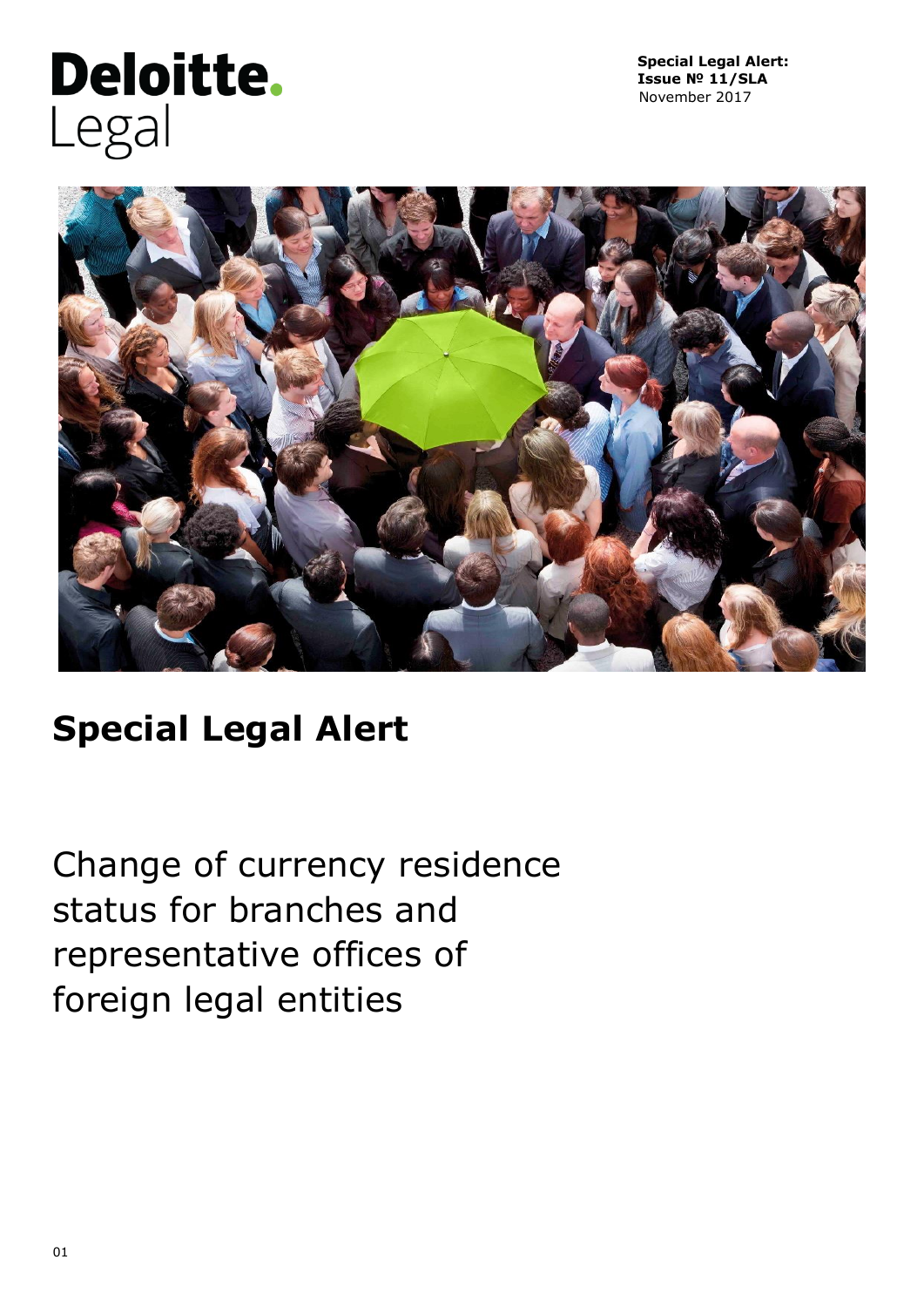## Dear friends,

In this alert, we would like to inform you on some important changes presented in a draft of Currency Regulation and Control Law ("Draft Law").

A primary novelty of Draft law is attribution of currency resident status to branches (representative offices) of foreign organisations operating in Kazakhstan ("BFO") that are currently non-residents and for that reason are entitled to perform currency operations with residents and non-residents in any currency.

Resident status for BFO for currency purposes under the Draft Law means they will only be able to transact with Kazakhstan residents in Kazakhstani tenge. Importantly, under the Draft Law provisions, BFOs can continue doing transactions with their head companies and other BFOs in any currency.

Clearly, these currency law amendments may affect Kazakhstan's ability to attract investments. For this matter, the Draft Law was amended and, its latest available version include exceptions to BFO resident status and currency regimes:

- Branches of foreign companies that concluded agreements with Kazakhstan (production sharing agreements and others) will retain non-resident status. The list of these foreign companies will be approved by an act of Kazakhstan government.
- The following regimes will not apply to BFOs:
	- Restrictions relating to aims of purchase of foreign currency
	- A requirement on export or import repatriation
	- A requirement to register capital movement transactions
	- A requirement to notify when opening accounts in foreign banks.

Among other legal novelties — Draft law provides for an access of branches of foreign financial organizations into Kazakhstani market starting from December 2020. Such branches will also be treated as residents for currency purposes.

Please note that Draft law does not have retroactive force. Representatives of Kazakhstani business and the National Bank plan to review the Draft Law together with the Prime Minister. The Parliament will review it in December 2017.

## How Deloitte can help

Deloitte Legal will be glad to provide detailed advice on any questions you may have after reading this Special Legal Alert. The contact details of the main team members are shown below.

The Deloitte Legal team provides unique legal advisory services in various spheres, such as:



Corporate Law

M&A transactions, investment support

Environmental Law

Labour Law and Immigration

Commercial Law:

- Contractual relations
- Licensing and Regulatory
- Real Estate

Legal Due Diligence

Restructuring, liquidation, insolvency